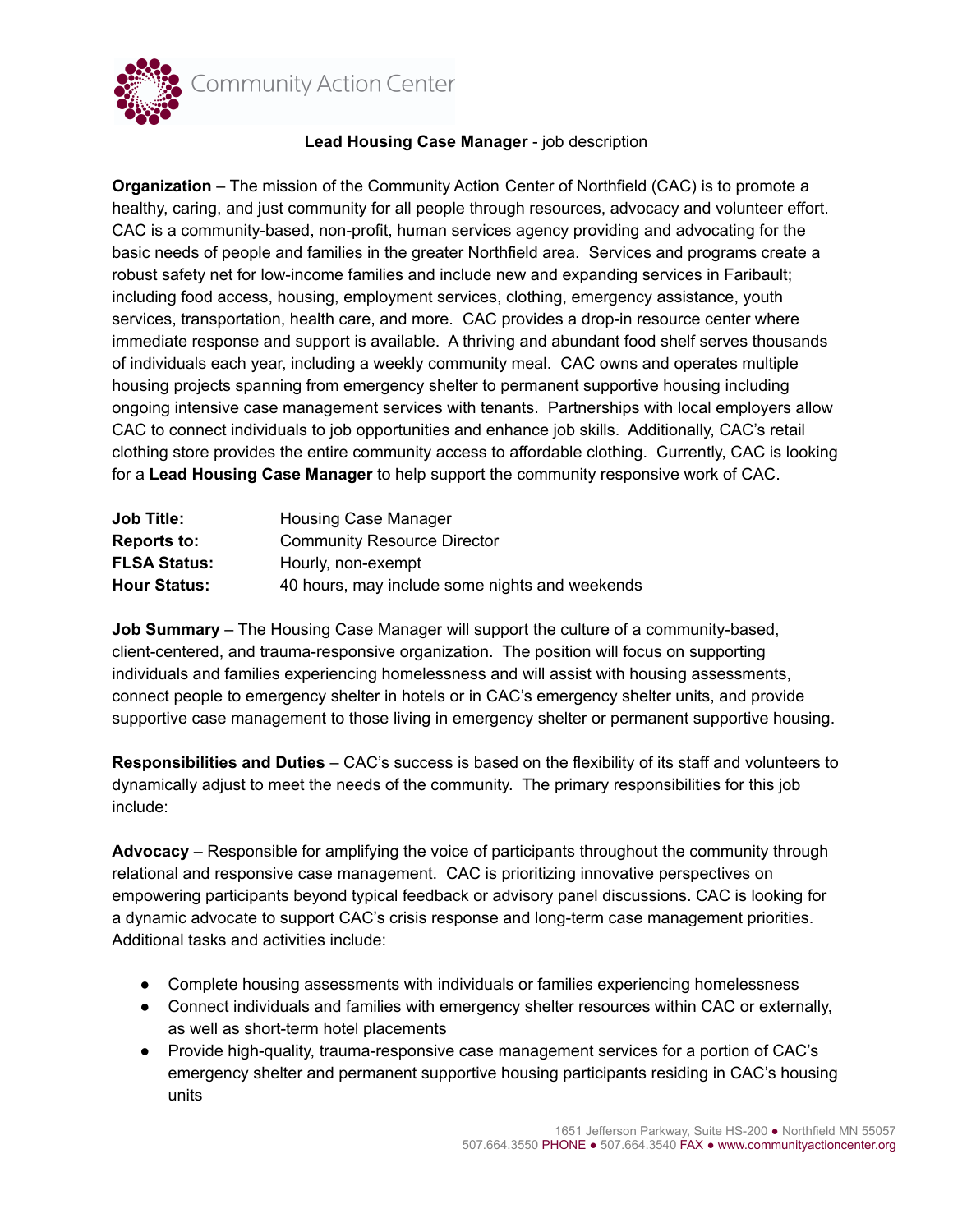

- Be available for crisis response during scheduled times in CAC's drop-in resource center
- Coordinate and manage the needs of CAC's housing participants
- Assist participants with moving arrangements when more permanent housing becomes available
- Maintain safety and security of CAC's Resource Center and housing units by following all site-specific health and safety procedures as well as home visiting guidelines
- Ensure prompt case notes, documentation, and data quality for entire housing team within HMIS *(Homeless Management Information Systems)* and other organizational data and case management systems
- Assist with HUD reports to ensure positive grant outcomes

**Community Outreach** – Responsible for taking the lead on identifying and collaboratively working across programs and organizations to serve the housing needs of the community. CAC is looking for a collaborative individual to build relationships with clients and community leaders outside of CAC. Referrals and outreach efforts can happen from a host of community partners. Additional tasks and activities include:

- Lead efforts to develop relationships with property managers, city leaders, law enforcement, community organizers, employers, faith-community leaders, and others to ensure housing supports are easily accessible across the community
- Coordinate and communicate with other agencies and organizations throughout the area

**Qualifications** – CAC is committed to finding the right person for the position. Ideal candidates will possess many of the following qualities:

- Strong knowledge of social services and community resources for clients
- Strong housing expertise
- Preference given to candidates with strong knowledge of mental health and/or substance use disorders
- Excellent oral and written communication skills
- Experience working alongside diverse populations
- Bachelor's degree in human services or related field OR four years of experience in related field
- Social Work license preferred but not required
- English and Spanish speaking preferred
- Valid driver's license required
- Flexibility to work occasional nights or weekends to meet the needs of the organization
- Ability to pass all required background and MVR checks

**Compensation** – The position is designed as a full-time, hourly, non-exempt position. Hourly wage will depend on experience and qualifications with a starting range \$18-22/hour plus benefits for candidates without a social work license (up to \$24/hour with a social work license). Some components of the position may require occasional night or weekend hours as well as possible travel throughout Rice County. The position will report to CAC's Community Resource Director. CAC offers flexible work arrangements, professional development opportunities, and a chance to creatively build and implement innovative ideas.